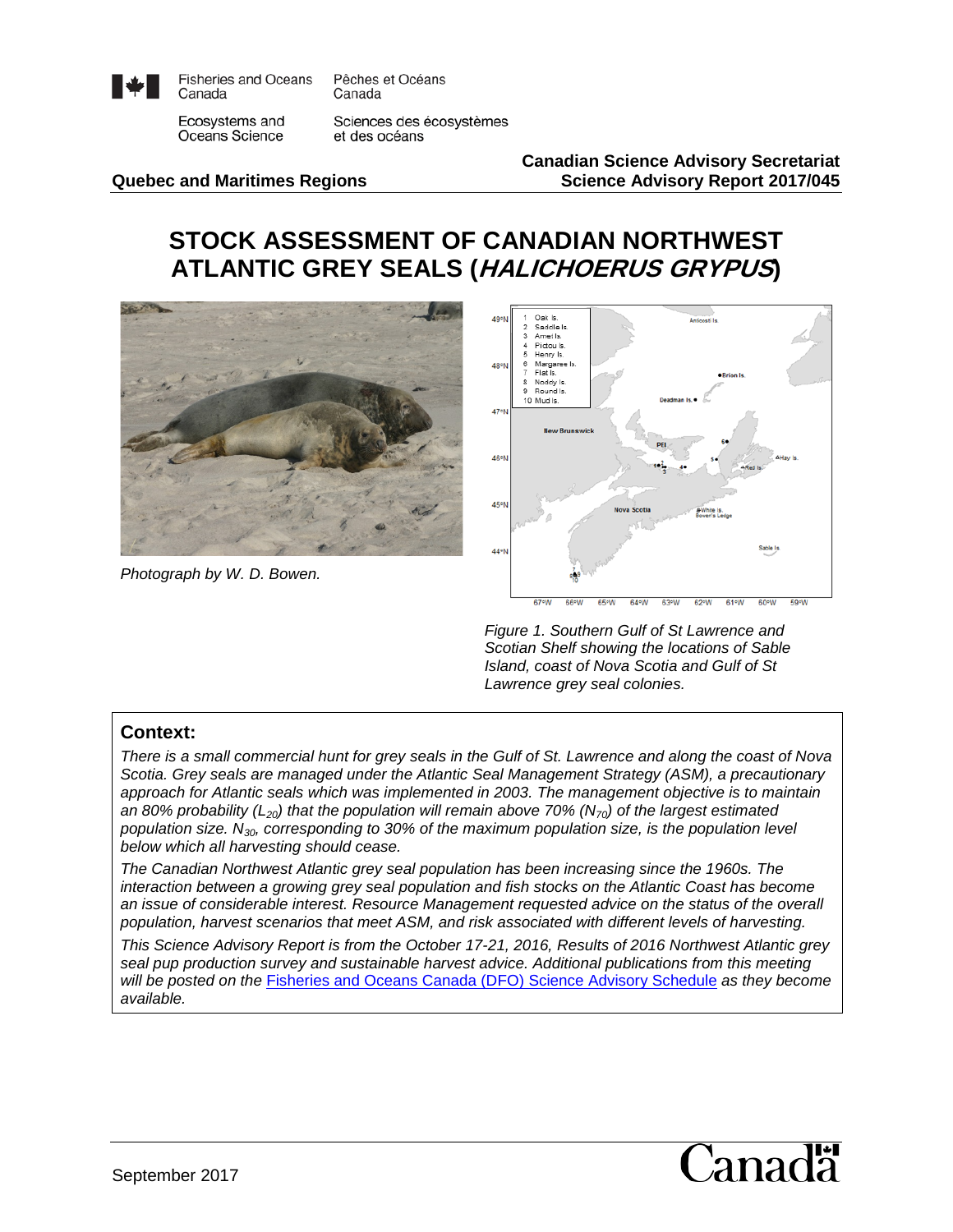## **SUMMARY**

- Grey seals form a single genetic population that is divided into three groups for management purposes based on the location of breeding sites.
- To estimate the number of pups born in 2016, aerial photographic (fixed-winged, helicopter, drone) and visual surveys were completed for all grey seal breeding colonies in Canada. The previous pup production survey was conducted in 2010.
- Pup production on Sable Island was estimated to be 83,600 with 95% confidence interval (CI) of 63,600 to 103,500, an increase of 4% over the 2010 level. Coastal Nova Scotia comprises two main areas of breeding grey seals. Hay Island pup production at 2,500 (95% CI 1,700 to 3,200) was similar to the 2010 level, while the southwest Nova Scotia colonies (Round, Mud, Noddy and Flat) increased to 2,100 pups (95% CI 1,800 to 2,400) compared to an estimate of 417 pups in 2010. A new colony on Red Island in the Bras D'Or lakes had 41 pups in 2016. Pup production in the Gulf of St. Lawrence (GSL) was 10,500 (95% CI=9,000 to 12,200) not significantly different from the 2010 estimate of 11,300 (95% CI=4,000 to 31,800). Total pup production was estimated to be 101,500 (95% CI=80,600 to 121,600)
- The distribution of pup production has changed over time, with a decline in the fraction of the population born in the GSL and continued increases on Sable Island and in southwest Nova Scotia. In 2016, most pups (85%) are born on Sable Island, 11% are born in the GSL and 4% are born along the coast of Nova Scotia.
- In the GSL, the proportion of pups born on the ice has declined from 100% in 2004, to 1% in 2016 due to a decline in winter ice cover. Seals have responded by pupping on nearby islands.
- A mark-resight analysis of individually marked grey seals sighted on Sable Island between 1978 and 2016 was used to estimate age- and sex-specific adult survival. Average adult survival was high (male=0.943, 95% CI 0.937 to 0.948; female=0.976, 95% CI 0.974 to 0.978). Male grey seals had lower survival rates at all ages than females. There is no evidence of a change in survival of adult males or females over time.
- Juvenile survival rate has declined from 76% in early 1990s to 33% in the mid-2000s.
- In previous assessments, it has been assumed that the sex ratio between males and females was 1:1. However, this assumption is not correct due to the different mortality rates observed for males and females. Assuming a stable age distribution, the male to female sex ratio is 0.69:1.
- Information on reproductive rates has been obtained from biological samples collected in the GSL and the mark-resighting program on Sable Island. Both sources of data suggest a decline in reproductive rates at the younger age classes, but also indicate high and stable reproductive rates for older females.
- Population models, incorporating estimates of age-specific reproductive rates, and removals was fitted to pup production estimates to describe the dynamics of the grey seal population in Canada. All three herds continue to increase. The estimated 2016 total population for Sable and Coastal Nova Scotia herd, taking into account the sex ratio, was 380,300 (95% CI 234,000 to 517,200), and 44,100 (95% CL=29,600 to 61,100) for Gulf of St Lawrence herd. The total estimated Canadian grey seal population is 424,300 (95% CI=263,600 to 578,300,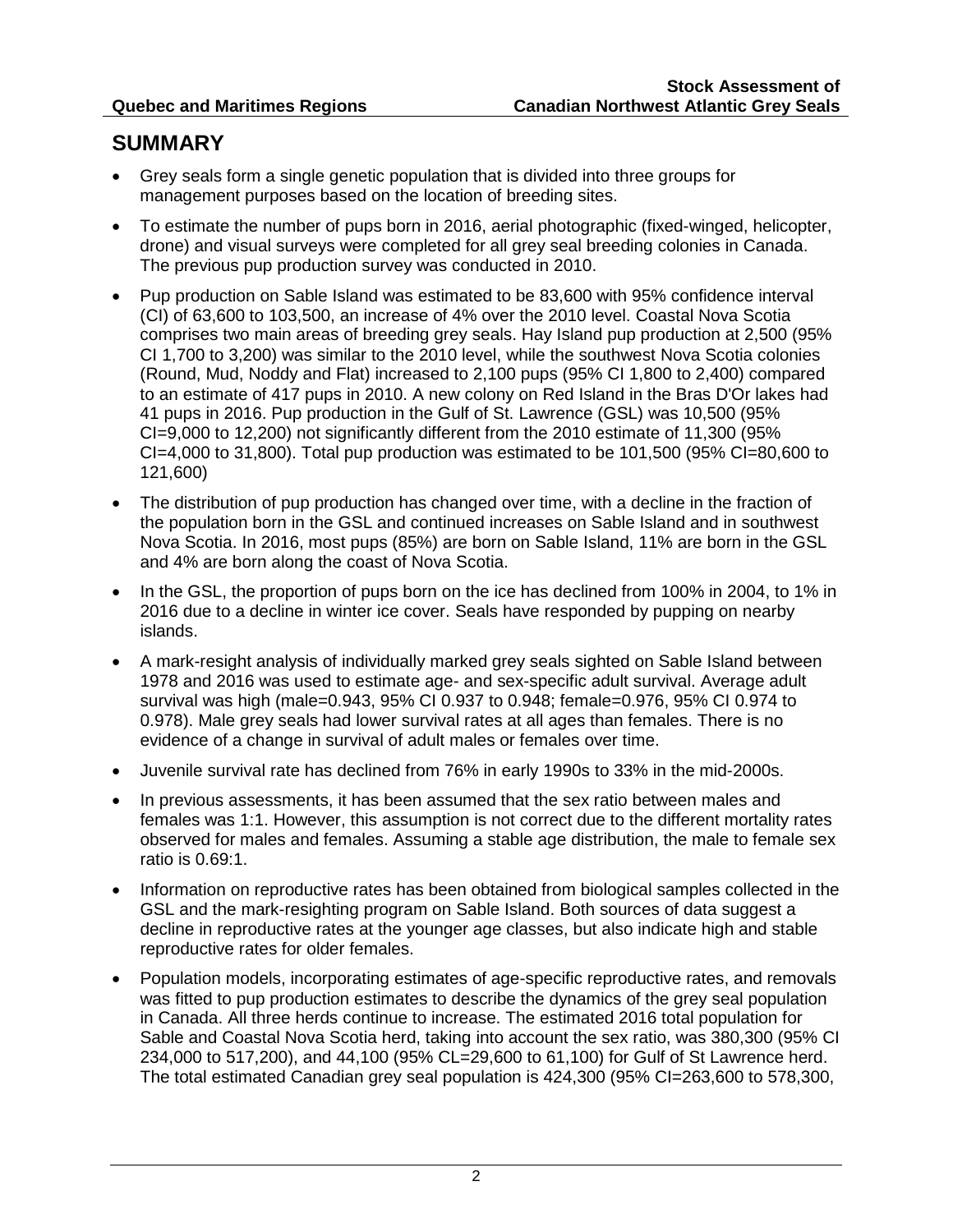rounded to the nearest 100). This estimate is significantly lower that estimated in 2014, due to changes in the population model.

- The population model was updated to incorporate the new estimates of adult female survival, and input data including removals and pup production estimates. Based on the new sex-specific estimates of adult survival, the estimated total abundance also used the estimated male:female sex ratio of 0.69:1 instead of the 1:1 ratio assumed in previous assessments.
- Removals from the population during the last five years include animals taken in the commercial harvest, for scientific collections, nuisance seals (seals removed for damaging gear and catches), and incidental catches in commercial fisheries. Estimates of the number of seals killed as nuisance seals are incomplete and poorly known. There is no data available on incidental catches, but the numbers are thought to be small.
- Projections from the model were used to investigate the consequences of a range of harvest strategies. In the GSL, harvests of 4,500 and 2,400 animals comprising 95% young of the year (YOY) and 70% YOY, respectively, would respect the current management objective of remaining above N<sub>70</sub>. For the combined Sable and Coastal Nova Scotia (Scotian Shelf) herds, harvests of 30,000 and 17,000 animals comprising 95% YOY and 70% YOY, respectively, would have an 80% probability of remaining above  $N_{70}$ .
- In the GSL, harvests of 6,800 and 4,000 animals comprising 95% YOY and 70% YOY, respectively, would have a 50% probability of remaining above  $N_{70}$ . For the Scotian Shelf herd, harvests of 51,000 and 31,000 animals comprising 95% YOY and 70% YOY, respectively, would have a 50% probability of remaining above  $N_{70}$ .
- The probability of exceeding  $N_{70}$  and  $N_{50}$  for total allowable catches of 60,000, 70,000 and 90,000, 100,000, 120,000 150,000 and 200,000, assuming catches taken in proportion to pup production, and age composition of 95% YOY and 70% YOY were estimated.
- For a total catch of 60,000, the probabilities of exceeding  $N_{70}$  for Scotian Shelf is 53% (95%) YOY) and 83% (70% YOY) and exceeding  $N_{50}$  is 48% (95% YOY) and 80% (70% YOY). The probabilities of exceeding  $N_{70}$  for the Gulf is 46% (95% YOY) and 94% (70% YOY) and exceeding  $N_{50}$  is 30% (95% YOY) and 96% (70% YOY). Higher harvest levels reduce the probabilities of remaining above  $N_{70}$  and  $N_{50}$ .
- The number of grey seals foraging throughout Atlantic Canada varies seasonally. Model estimates of the number of seals in the population and estimated locations from satellite telemetry were used to calculate the seasonal abundance of grey seals in the GSL. These estimates were very uncertain, and should only be used for illustration. The results suggest that the population of grey seals foraging in the GSL can more than double between January to March and July to September.

# **BACKGROUND**

The status of the Canadian Atlantic grey seal population was re-assessed. The dynamics of the population were described using an age-structured model that incorporates data on reproductive rates, removals and estimates of ice-related mortality. Canadian Atlantic grey seals have been managed under the Atlantic Seal Management Strategy. As a data-rich population, the management objective has been to maintain an 80% probability that the population remains above a precautionary reference level  $(N_{70})$ , which is defined to be 70% of the maximum estimated population size.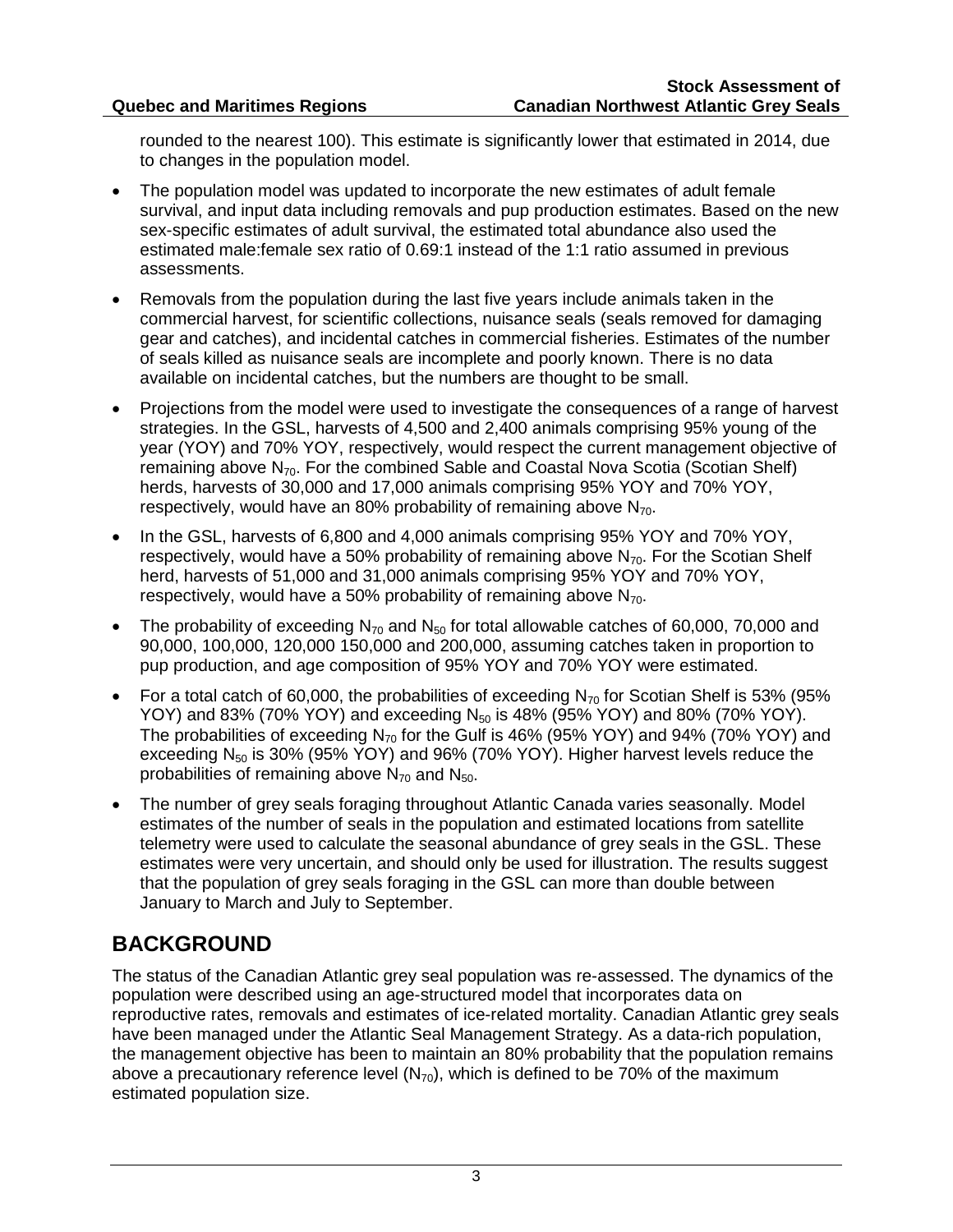Resource Management requested advice on the status of the overall population, as well as changes in the status of the three herds. The following specific questions were addressed:

- 1. For the next five years (2017-2021) what would be the maximum sustainable harvest with an 80% confidence of remaining above  $N_{70}$ ?
- 2. What is the risk that the grey seal population will drop below 50% and 70% of  $N_{\text{max}}$  at a total allowable catch of 60,000, 70,000 and 90,000, 100,000, 120,000 150,000 and 200,000 animals with a composition of 30% adults / 70% beaters, and 5% adults / 95% beaters?
- 3. If a target population was set at  $N_{70}$  (e.g. 70% of maximum population observed) what would be the total annual removals required to maintain that target over a range of 5 and 10 years?
- 4. Estimate the number of grey seals foraging in the Southern Gulf of St. Lawrence (4T).

#### **Species biology**

The grey seal is a member of the family Phocidae. In Canada, they are sometimes referred to as horse-head seals owing to the elongated snout of adult males. Males may reach a length of 231 cm and weigh as much as 350 kg. Females are smaller, reaching 201 cm in length and weigh up to 250 kg. Breeding occurs on islands, isolated beaches, or on pack ice. Pupping occurs between late December and mid February; females nurse a single pup for about 17 days. Mating occurs during late lactation after which adults return to sea to feed. The pup, known as a whitecoat, moults its white fur at approximately three weeks of age after which it is referred to as a beater. There is a single population of grey seals in Atlantic Canada that is divided into three components, Sable Island, Gulf of St. Lawrence (GSL) and Coastal Nova Scotia, for management considerations based on the locations of the major pupping concentrations (Figure 1).

#### **Human induced mortality**

There is a small commercial harvest for grey seals (Table 1). Harvests occur in the GSL and along the Eastern Shore of Nova Scotia. Animals are also taken under scientific permits, under the nuisance seal permit provision of the Marine Mammal Regulations, and as incidental catch in commercial fisheries. There is limited information on the magnitude of this latter mortality. Nuisance seal licenses are issued to fishermen that report seals causing damage to fishing gear or catches. They are required to report the number of seals they have removed, but most fishermen do not provide this information.

|                             | 2012              | 2013 | 2014 | 2015 | 2016 |
|-----------------------------|-------------------|------|------|------|------|
| Commercial harvest 1+       | $\mathbf{\Omega}$ | 243  | 82   | 1381 | 1588 |
| Science collections         | 159               | 58   | 83   | 42   | 30   |
| Nuisance seals <sup>1</sup> | 5428              | 3757 | 3732 | 3732 | 3732 |

*Table 1. Reported removals from the NW Atlantic grey seal population over the last 5 years.* 

<sup>1</sup>the nuisance seal estimate is based on the number of seals reported removed, divided by the reporting *rate.*

## **ASSESSMENT**

The total number of grey seals in the Northwest Atlantic cannot be counted directly. The number of seal pups born is estimated from aerial surveys and ground counts conducted at pupping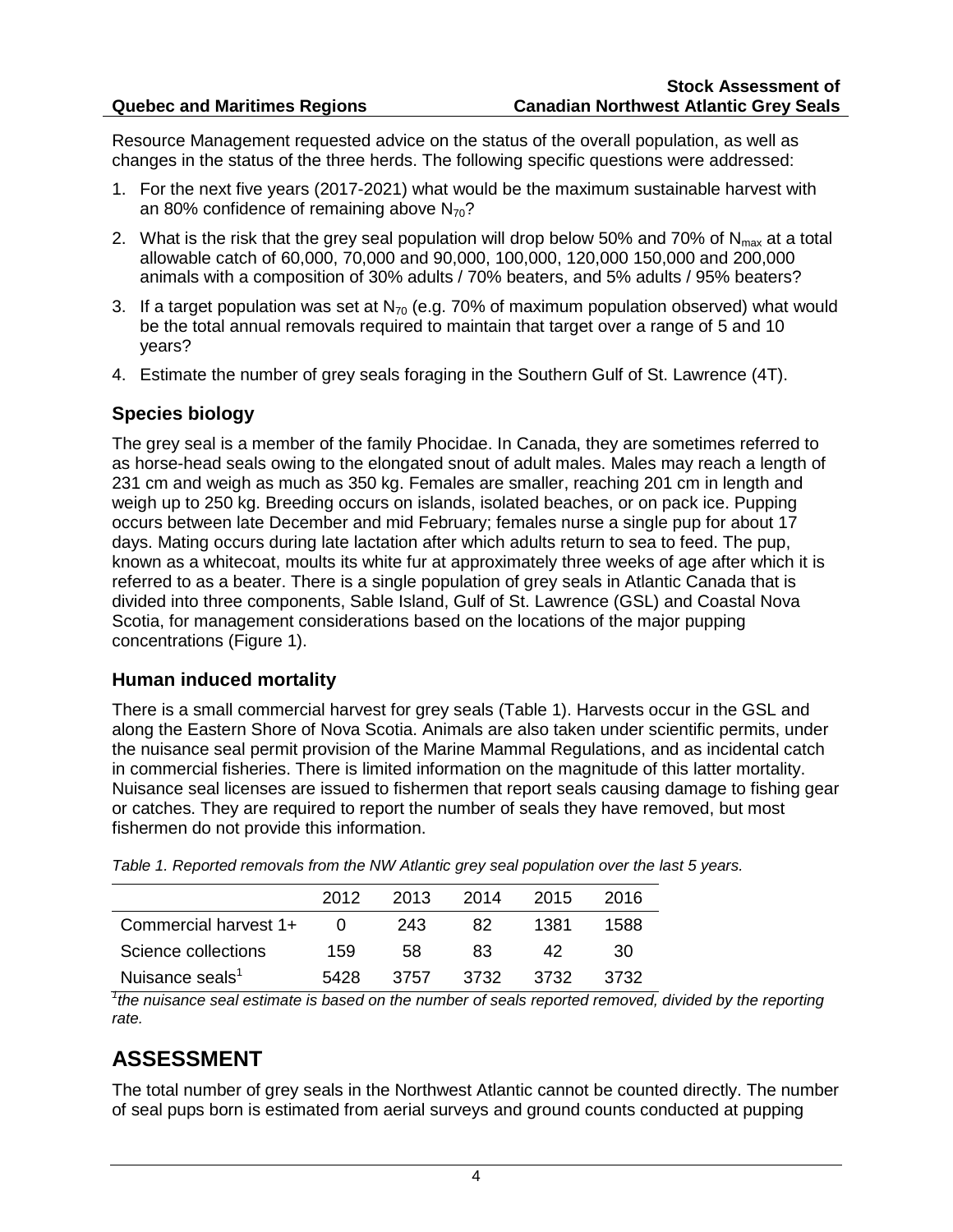colonies. Estimates of total population are based on a population model that incorporates estimates of pup production with data on reproductive rates (age-specific, late-term pregnancy rates), mortality rates, and removals, including seals struck and lost.

#### **Adult and juvenile survival**

A mark-resight analysis of individually marked grey seals sighted on Sable Island between 1978 and 2016 was used to estimate age- and sex-specific adult survival. Average adult survival was high (male=0.943, 95% CI 0.937 to 0.948; female=0.976, 95% CI 0.974 to 0978). Male grey seals had lower survival at all ages. There has been no change in survival of adult males or females over time. Another mark‐resight analysis of marked females on Sable Island found that the 1998-2002 cohorts had their first pup almost a year later than the 1985-1989 cohorts and that the 1998-2002 survival rate (0.33) was almost half the survival rate of the 1985-1989 cohorts (0.76). These estimates of juvenile and adult survival were incorporated into the model by setting a higher ratio of first year mortality to adult mortality, and allowing the model to estimate lower adult mortality.

#### **Reproductive rates**

Age-specific reproductive rates were estimated from samples in the GSL. There appears to have been a decline in the pregnancy rates for 5-7 year-old females since the early 2000s, but samples sizes are too small for these age classes (as evidenced by large confidence intervals) to draw firm conclusions (Figure 2). Overall, pregnancy rates for age 8 years and older were high throughout most of the time-series. Similar results were obtained from a mark-resight analysis of females sighted between 1992 and 2016 on Sable Island. This analysis showed that, although there was interannual variation, the probability of breeding was high and that there was no trend.

### **Pup Production**

Pup production on Sable Island was 83,600 with 95% confidence interval (CI) of 63,600 to 103,500. Coastal Nova Scotia comprises two main areas of breeding grey seals. Hay Island pup production at 2,500 (95% CI 1,700 to 3,200) was similar to the 2010 level, while the southwest Nova Scotia colonies (Round, Mud, Noddy and Flat) increased rapidly to 2,100 pups (95% CI 1,800 to 2,400) compared to an estimate of 417 pups in 2010. A new colony on Red Island in the Bras D'Or lakes first discovered in 2015 had 41 pups in 2016. Pup production in the GSL was 10,500 (95% CI=9,000 to 12,200), which is not significantly different from the 2010 estimate of 11,300 (CI=4,000 to 31,800). Sable Island production accounts for 85% of the estimated total number of pups born. The GSL accounts for 11% and Coastal Nova Scotia 4%.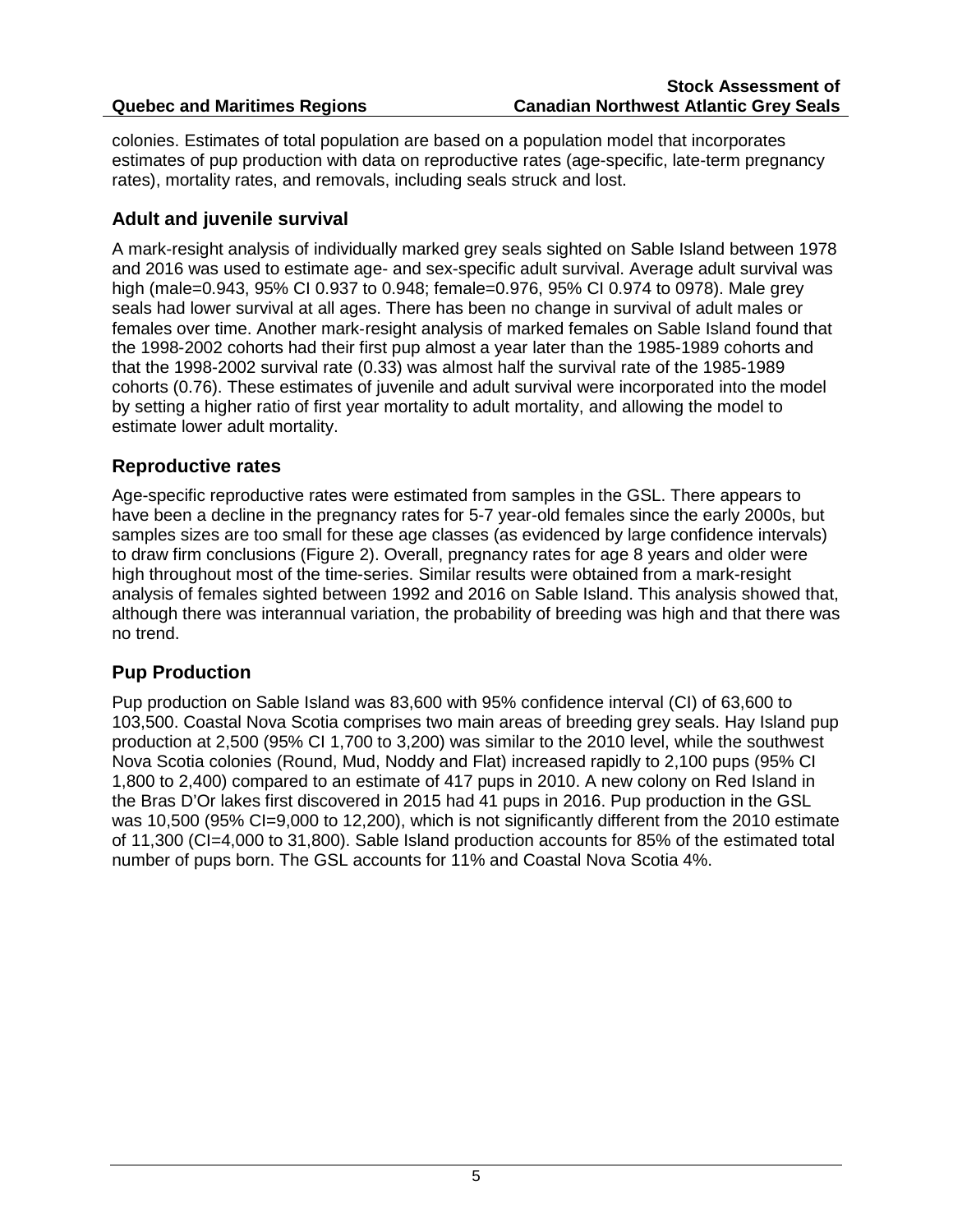

*Figure 2. Age-specific pregnancy rates (red circles) and non-parametric smoothed rates (solid line) of females sampled in the Gulf of St. Lawrence for the period 1969-2016 for ages 4-8+ years. Dotted lines represent 95% confidence interval.*

## **Population Model**

The age-structured model, based on the model formulation used to describe the dynamics of the Northwest Atlantic harp seal, is fitted to the time series of estimated pup production by adjusting the model estimates of initial population size, adult mortality rate, and carrying capacity. The model assumes that the male to female sex ratio is 1:1. We have updated the model used in previous assessments in the following ways. First, the Sable Island and CNS pup production and removals data were combined and a single Scotian Shelf population model was run for these two groups. We continue to run a separate population model that includes the impact of varying ice conditions for the GSL. Second, based on the new mark-recapture estimates of adult survival, the ratio of adult to juvenile mortality in the population models was increased from 3, 5, and 6 for Sable, CNS and GSL respectively to 15 for both GSL and Scotian Shelf models. Third, based on the adult mortality rates estimated from the mark-resight study on Sable Island, estimates of adult mortality in the model were restricted to values within a range of 0.01 to 0.07, instead of the range of 0.01 and 0.1 used in the previous assessment. Fourth, the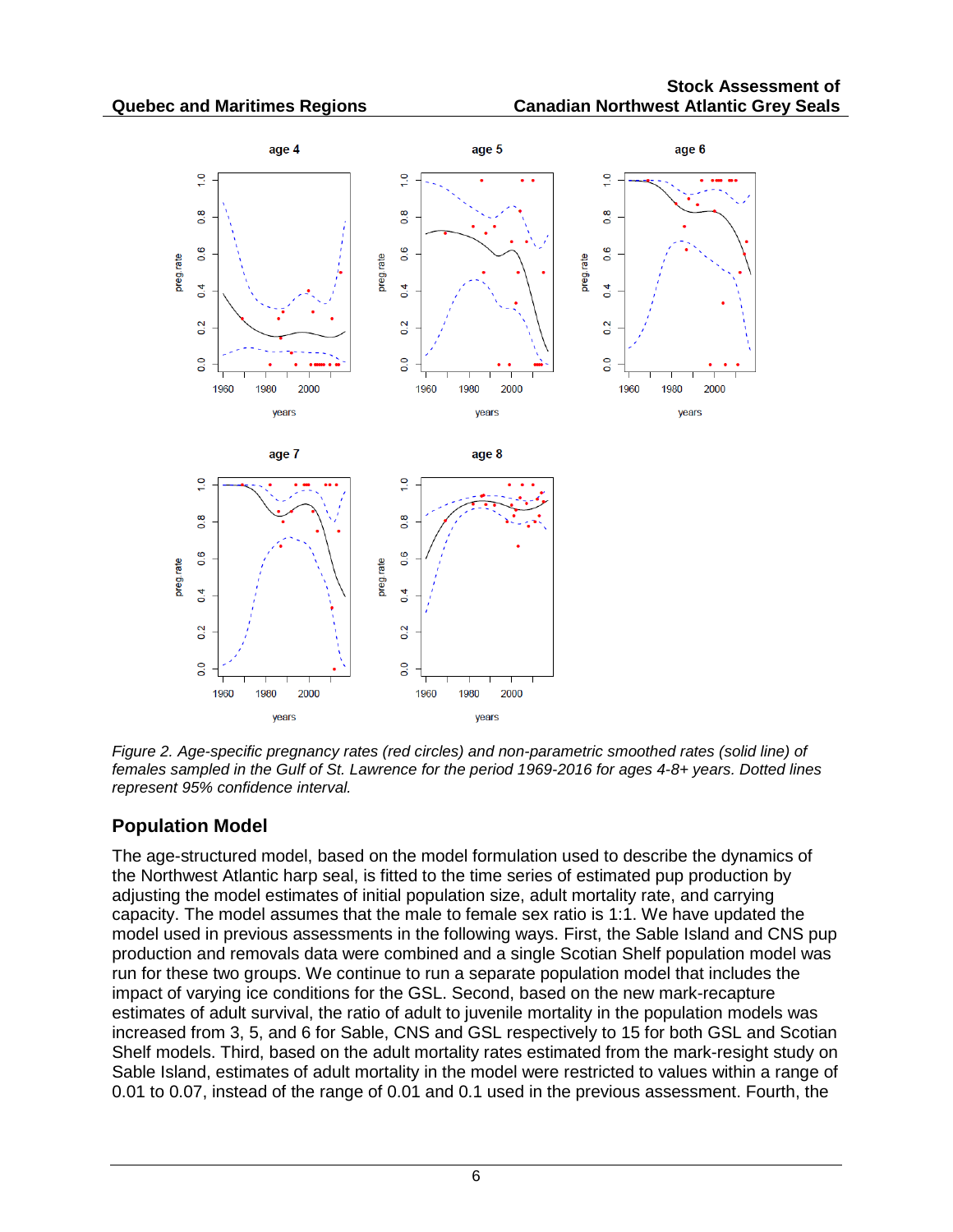total population estimates from the sum of the two models was adjusted based on sex ratio (0.69:1 male:female) calculated from the new estimates of female and male adult survival, instead of the 1:1 sex ratio used in the 2014 assessment.

The models predict that the overall population has continued to increase, driven primarily by increases of the Scotian Shelf colonies (Figure 3). The population model estimate of pup production in 2016 for the Scotian Shelf colonies was 87,100 (95% CI=70,200-103,300). The total estimated population in 2016 is 380,300 (95% CI=234,000 to 517,200). In the GSL, the model estimated a 2016 pup production of 14,200 (95% CL=10,500-18,300) and a total population in 2016 of 44,100 (95% CI=29,600 to 61,100). The model estimate of total Canadian grey seal pup production is 101,500 (95% CI 80,600 to 121,600) and the total estimated population is 424,300 (95% Cl=263,600-578,300) (rounded to the nearest 100, and adjusted for sex ratio of 0.69:1.

The current estimate of abundance is less than that estimated in 2014 due to changes in model assumptions concerning the adult sex ratio and first year and adult mortality rates. The change in sex ratio assumed for the population has the greatest impact in estimates of total population size. Estimates of adult mortality from the model decreased from values 0.07 and 0.08 from the 2014 assessment, to values 0.039 and 0.032 for the Sable Island and the Gulf colonies respectively. With a higher ratio of first year to adult mortality there are fewer immature females in the population and a smaller total population is needed to produce the observed number of pups. The difference does not represent a decrease in abundance, but rather a change in the scale of estimated total population as new biological information is incorporated into the population model. Using this new model formulation, the 2014 estimate is reduced to 394,400 from the previous estimate of 505,400.

#### **Assessment of Population Consequences of Harvest Strategies**

The population dynamics model was used to investigate the consequences of a range of harvest strategies on the future population trends. Harvest advice was provided for each herd separately by allocating catches to each herd relative to its size. The total catch that would respect the management objectives is determined by summing the catches from the GSL and the Scotian Shelf herds (Figure 4).

In the GSL, harvests of 4,500 and 2,400 animals comprising 95% YOY and 70% YOY respectively would have an 80% probability of remaining above  $N_{70}$  (Figure 4, Table 2). The likelihood the population will be at  $N_{70}$  (i.e. 50% probability of falling below or being above  $N_{70}$ ). A harvest of 6,800 would result in the population declining to  $N_{70}$  if the harvest comprised 95% YOY (Figure 4, Table 3). If the harvest comprised 70% YOY, then a harvest of 4,000 would result in a decline to the thresholds of  $N_{70}$  (Figure 4, Table 3). Harvests at these levels would maintain the Gulf population at  $N_{70}$  over 5 and 10 years.

*Table 2. The maximum sustainable harvest with an 80% probability of remaining above N70 for catches with a composition of 30% adults / 70% beaters (70% YOY) and 5% adults / 95% beaters (95% YOY).*

| Herd                        | 95% YOY | 70% YOY |
|-----------------------------|---------|---------|
| <b>Gulf of St. Lawrence</b> | 4500    | 2400    |
| <b>Scotian Shelf</b>        | 30000   | 17000   |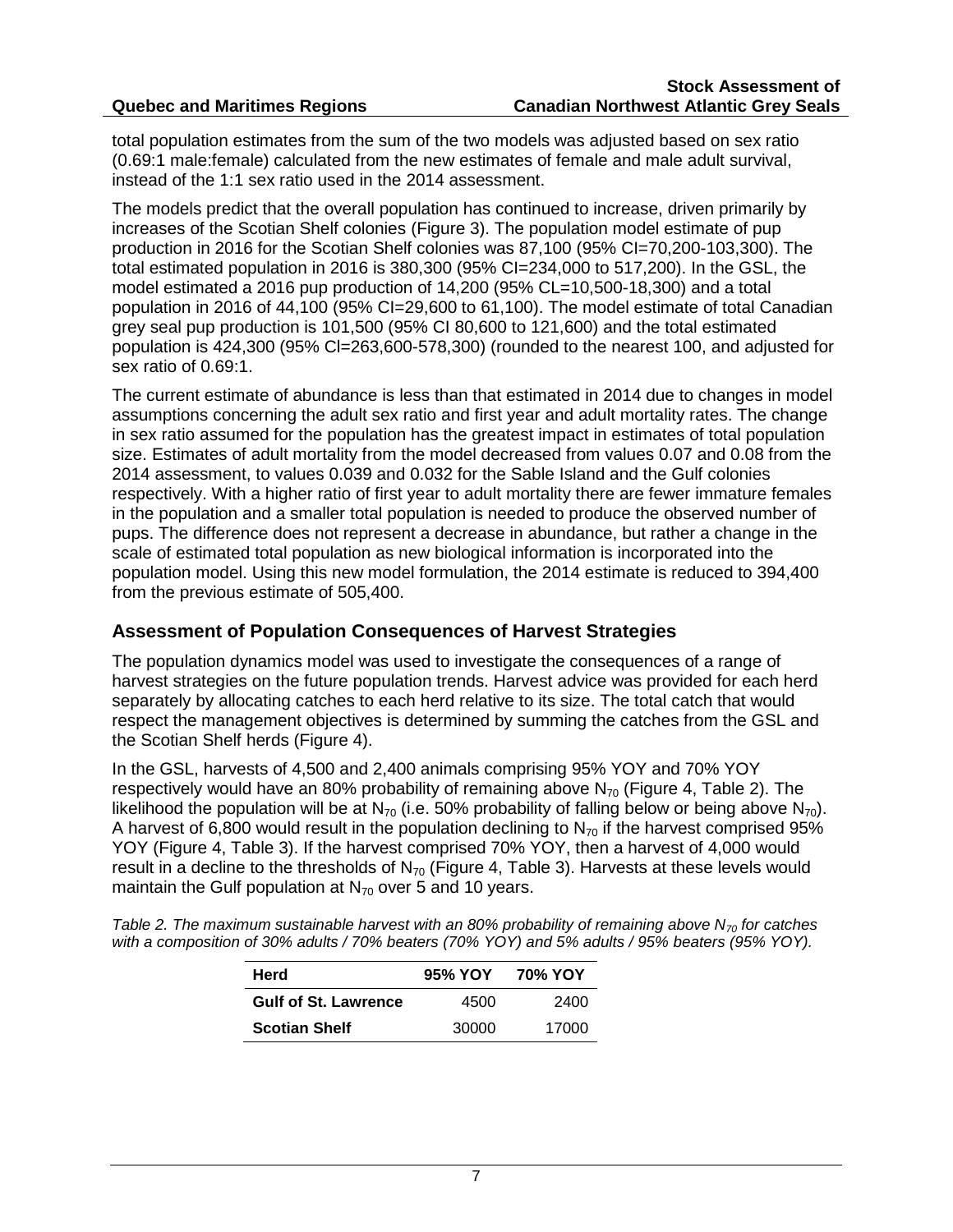

*Figure 3. Estimated trajectories (mean ±95% confidence interval) of pup production (left), the total population (right) for the Gulf of St. Lawrence (top), the Scotian Shelf (middle) and the entire Canadian Atlantic population (bottom). The blue line shows the estimated abundance assuming a 1:1 male:female sex ratio. The red line shows the estimated abundance assuming a sex ratio of 0.69:1 male:female.*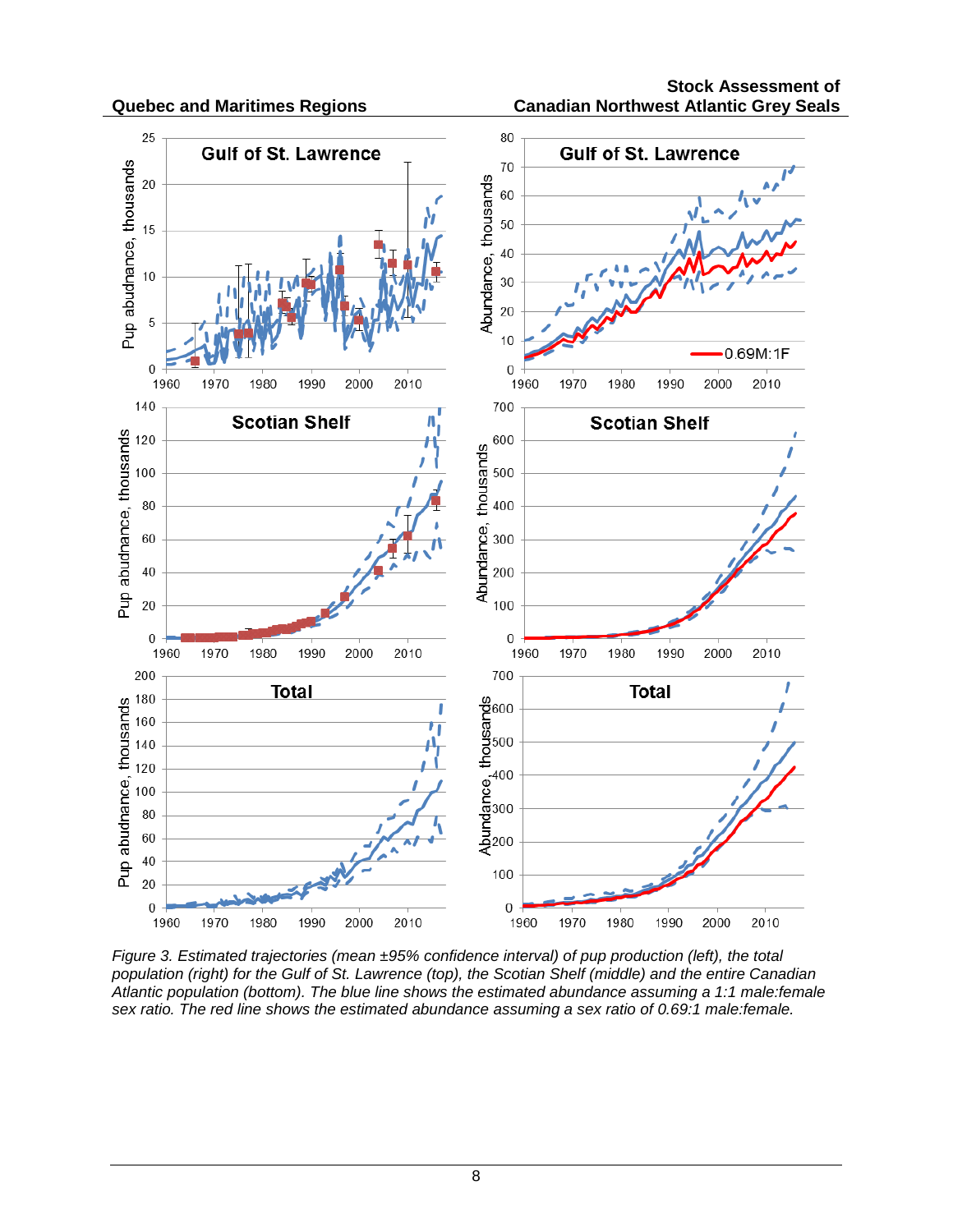

*Figure 4. The probability (Y-axis) that different levels of harvest (x-axis) from the Gulf of St. Lawrence (top) and Scotian Shelf (bottom) herds would decline below N70, N50 and N30 depending on the age composition of the harvest. The two options were 95% Young of the year (left) (YOY) or 70% YOY (right).*

*Table 3. The maximum sustainable harvest with a 50% probability of remaining above N70 for catches with a composition of 30% adults / 70% beaters (70% YOY) and 5% adults / 95% beaters (95% YOY).* 

| <b>Herd</b>                 | 95% YOY | 70% YOY |
|-----------------------------|---------|---------|
| <b>Gulf of St. Lawrence</b> | 6800    | 4000    |
| <b>Scotian Shelf</b>        | 51000   | 31000   |

For the Scotian Shelf herd, harvests of 30,000 and 17,000 animals comprising 95% YOY and 70% YOY, respectively, would have an 80% probability of remaining above  $N_{70}$  (Figure 4, Table 2). The risk that the population declines below  $N_{70}$  is that harvest that has a 50% probability of falling below those thresholds. A harvest of 51,000 would result in the population declining to N<sub>70</sub> if the harvest comprised 95% YOY (Figure 4, Table 3). If the harvest comprised 70% YOY, then a harvest of 31,000 would result in a decline to the thresholds of  $N_{70}$  (Figure 4, Table 3). Harvests at these levels would maintain the Scotian Shelf population at  $N_{70}$  over 5 and 10 years.

The probability of falling below  $N_{70}$  and  $N_{50}$  for total allowable catches of 60,000, 70,000 and 90,000, 100,000, 120,000 150,000 and 200,000 animals with a composition of 95% YOY and 70% YOY were estimated (Table 4). For a total catch of 60,000 with 89% and 11% of the catch allocated to Scotian Shelf and GSL respectively (i.e. proportional to the populations), the probabilities of the population falling below  $N_{70}$  for Sable - CNS is 53% (95% YOY) and 83% (70% YOY) and falling below  $N_{50}$  is 48% (95% YOY) and 80% (70% YOY). The probabilities of falling below  $N_{70}$  for the GSL is 46% (95% YOY) and 94% (70% YOY) and falling below  $N_{50}$  is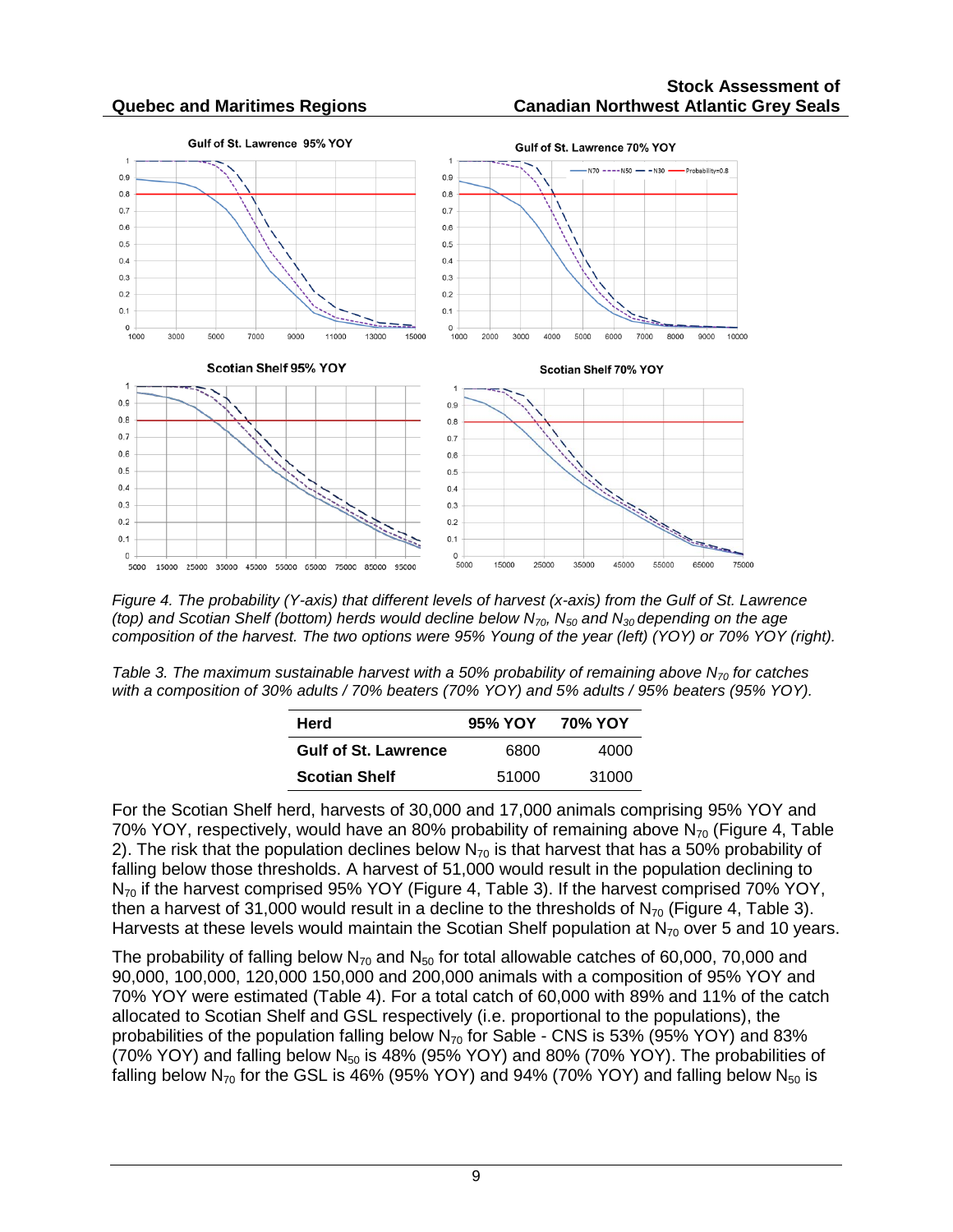30% (95% YOY) and 96% (70% YOY). Higher harvest levels increase the probabilities of falling below  $N_{70}$  and  $N_{50}$ .

*Table 4. Probabilities that the Gulf of St Lawrence and Scotian Shelf grey seal herds will be below 50% and 70% of Nmax at different total allowable catches with a catch compositions of 95% YOY and 70% YOY.* 

| Total Catch    | <b>Gulf of St. Lawrence</b> |               |               | <b>Scotian Shelf</b> |               |               |
|----------------|-----------------------------|---------------|---------------|----------------------|---------------|---------------|
| <b>95% YOY</b> | Catch                       | 50% $N_{max}$ | 70% $N_{max}$ | Catch                | 50% $N_{max}$ | 70% $N_{max}$ |
| 60000          | 6600                        | 30%           | 46%           | 53400                | 48%           | 53%           |
| 70000          | 7700                        | 44%           | 66%           | 62300                | 60%           | 63%           |
| 90000          | 9900                        | 88%           | 91%           | 80100                | 77%           | 80%           |
| 100000         | 11000                       | 94%           | 96%           | 89000                | 86%           | 88%           |
| 120000         | 13200                       | 99%           | 100%          | 106800               | 97%           | 98%           |
| 150000         | 16500                       | 100%          | 100%          | 133500               | 100%          | 100%          |
| 200000         | 22000                       | 100%          | 100%          | 178000               | 100%          | 100%          |

| <b>Total Catch</b> | <b>Gulf of St. Lawrence</b> |               |               | <b>Scotian Shelf</b> |               |               |
|--------------------|-----------------------------|---------------|---------------|----------------------|---------------|---------------|
| 70% YOY            | Catch                       | 50% $N_{max}$ | 70% $N_{max}$ | Catch                | 50% $N_{max}$ | 70% $N_{max}$ |
| 60000              | 6600                        | 96%           | 94%           | 53400                | 80%           | 83%           |
| 70000              | 7700                        | 99%           | 98%           | 62300                | 91%           | 92%           |
| 90000              | 9900                        | 100%          | 100%          | 80100                | 100%          | 100%          |
| 100000             | 11000                       | 100%          | 100%          | 89000                | 100%          | 100%          |
| 120000             | 13200                       | 100%          | 100%          | 106800               | 100%          | 100%          |
| 150000             | 16500                       | 100%          | 100%          | 133500               | 100%          | 100%          |
| 200000             | 22000                       | 100%          | 100%          | 178000               | 100%          | 100%          |

### **Seasonal abundance in the Gulf of St. Lawrence**

The number of grey seals in different areas of Atlantic Canada varies seasonally. Model estimates of the number of seals in the population, not accounting for mortality within the year, and estimated locations from satellite telemetry were used to provide an idea of the seasonal abundance of grey seals in the GSL. These data suggest that the number of seals in the southern Gulf of St Lawrence (NAFO 4T) can vary seasonally, with abundance of grey seals in the summer being more than double that present during the winter (Table 5).

These estimates are highly uncertain, and should be considered only for illustrative purposes. Not all age groups or components of the grey seals population have been tagged, and the numbers of tagged seals is small for some seasons. Tags were also deployed over a number of years prior 2010 and, therefore, may not fully represent current seasonal distribution in the Gulf.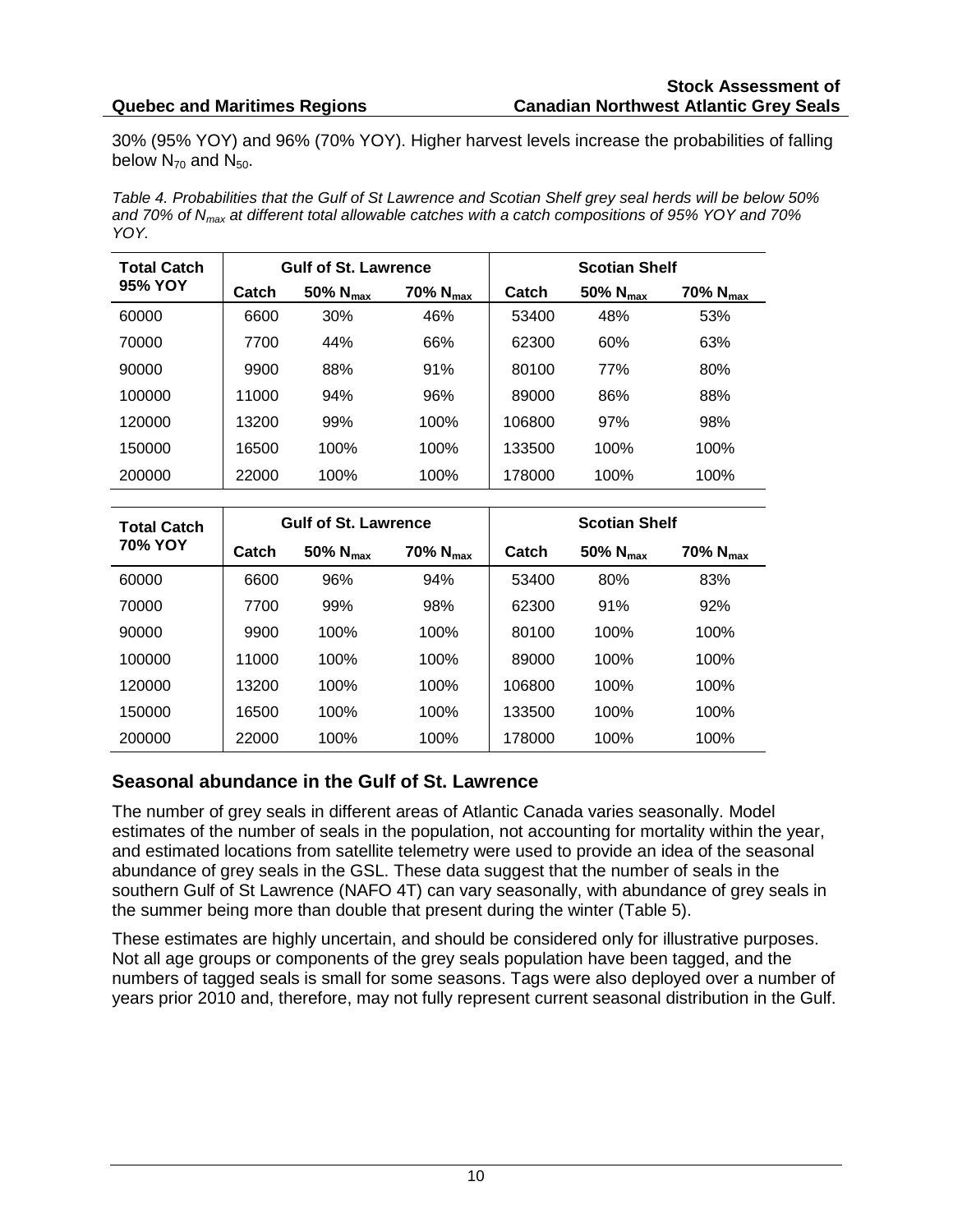#### **Stock Assessment of Canadian Northwest Atlantic Grey Seals**

*Table 5. To illustrate the possible seasonal changes in the distribution of grey seals, estimated number of seals (95% confidence interval in brackets) from the Scotian Shelf and GSL herds in NAFO zones throughout the year. Total numbers have been adjusted for sex ratio assuming that there are 0.69:1 male:female, based on the survival estimated from mark-recapture analysis on Sable Island.*

| <b>NAFO Area</b> | Jan - Mar         | Apr-Jun             | Jul - Sep         | Oct - Dec        |
|------------------|-------------------|---------------------|-------------------|------------------|
| 3PsPnLK          | 3400              | 2900                | 14400             | 1400             |
|                  | $(2400 - 4400)$   | (1800-4000)         | (9800-191000)     | $(1000-1800)$    |
| 4RS              | 1800              | 15600               | 38100             | 12700            |
|                  | $(1100 - 2500)$   | $(11100 - 20200)$   | $(28400 - 47800)$ | $(9400 - 16100)$ |
| 4T               | 30500             | 40100               | 73100             | 61000            |
|                  | (24000-36900)     | $(30500 - 49600)$   | (56300-89900)     | (46200-75800)    |
| 4Vn              | 20300             | 13100               | 18300             | 6400             |
|                  | $(14600 - 25900)$ | $(8400-17900)$      | $(13100 - 23400)$ | $(4500 - 8300)$  |
| 4VsW             | 307200            | 319100              | 270100            | 323700           |
|                  | (194700-419600)   | $(215200 - 423000)$ | (184500-355800)   | (209200-438300)  |
| 4Х               | 27500             | 17500               | 5600              | 11400            |
|                  | $(16700 - 38000)$ | $(10600 - 24300)$   | $(3300 - 7800)$   | $(6900-15900)$   |
| 5Z               | 29300             | 11900               | 0                 | 4800             |
|                  | (17600-41100)     | $(7100-16600)$      |                   | (2900-6700)      |
| Other            | 1900              | 1700                | 2200              | 400              |
|                  | (1400-2300)       | (1200-2100)         | 1400-3000)        | (300-600)        |
| Total            | 421800            | 421800              | 421800            | 421800           |

#### **Sources of Uncertainty**

In the past, the population and projection models assumed a 1:1 male:female sex ratio in the population. We now have estimates of adult male and female survival which indicate that this overestimates the size of the population. While we have used this new information to correct the estimate of total population, changes in the population growth rate or harvest levels will result in a change in the age structure and the sex ratio. A change in sex ratio will change our total population estimates and the assessment of the risk associated with harvest. To fully account for the differences in male and female survival we would have to include these changes in sex ratio directly in the model.

We have assumed that all females in the population have the same reproductive rates as those that forage in the GSL. Uncertainty in reproductive rates has a large impact on population estimates, particularly for grey seals where the total population is estimated based on pup production.

Estimates of pup production in the GSL have been quite variable. This may be due to a number of issues associated with ice breeding. First, pup mortality on the ice can be quite variable depending on ice conditions and this can have an important impact on survey estimates. When ice is not available, grey seals in the GSL pup on small islands. In recent years, new colonies have developed (e.g., Brion Island, Anticosti Island). Some new or temporary colonies might not be identified in some of the surveys. Finally, at the new and smaller colonies, only single counts are completed and these counts are not corrected for births after the survey date.

Estimates of pup production along at the breeding colonies CNS are increasing more rapidly than in other areas and new colonies continue to be established (e.g., Red Island). This rapid population growth appears to be enhanced by immigration from other colonies. As in GSL, small new or temporary colonies might not be identified in some of the surveys and at these locations the counts are not always corrected for births after the survey date.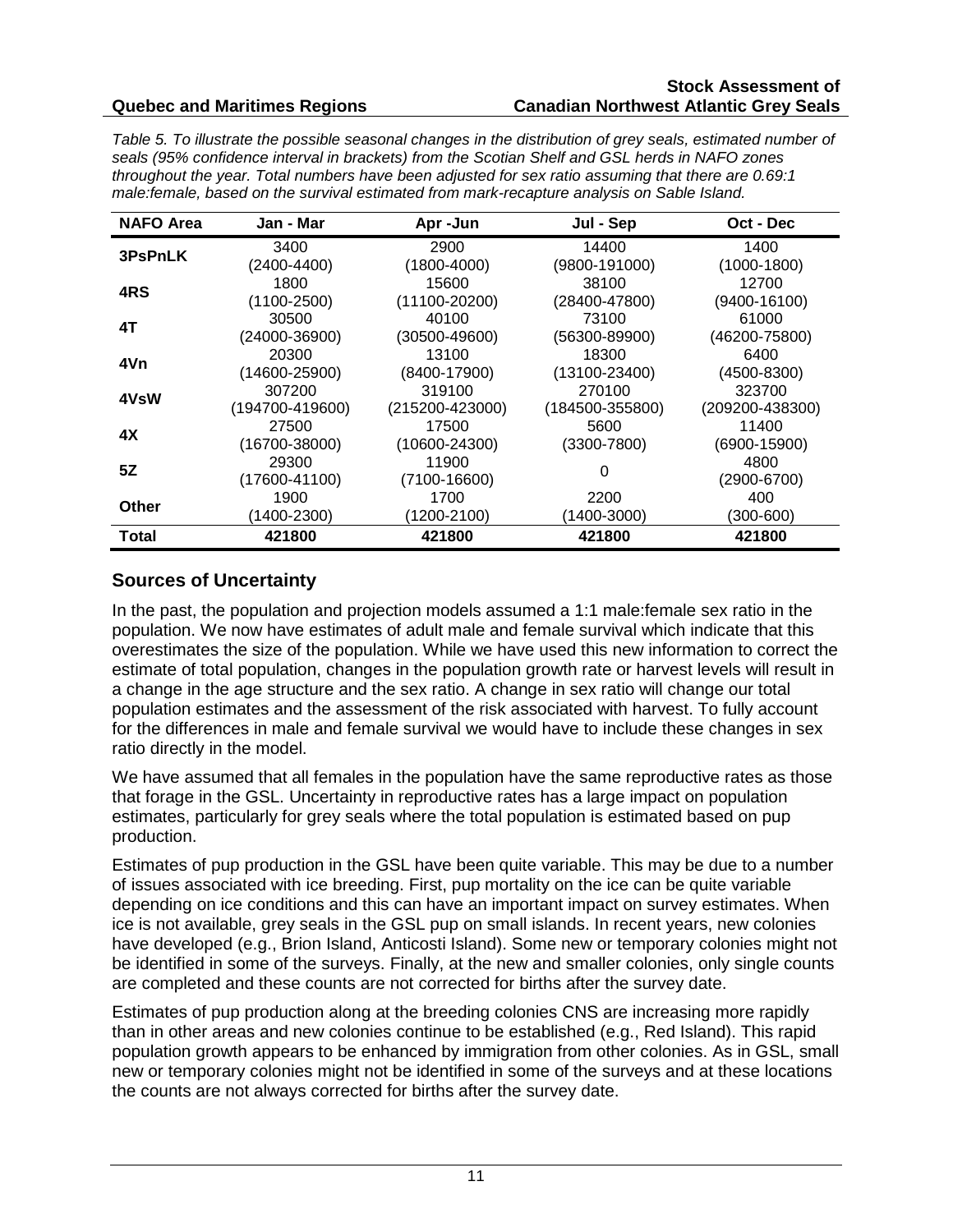There are no estimates of when the pups leave the breeding colonies other than Sable Island. Pup production estimates from small islands in CNS and GSL may be underestimated by assuming that there has been no departure of pups from a breeding colony prior to the survey.

A large number of nuisance seal licences have been issued, particularly in Nova Scotia. However, there is very low reporting on removals under the nuisance seal permit program. Also, we do not always have information on species, and it is not possible to identify the herd for removals other than those taken on a breeding colony.

There is uncertainty in the ratio of first year mortality to adult mortality. All estimates of survival are from the Sable breeding colony and may not be appropriate for all breeding colonies. Also, we use the mark-resight estimate of survival from weaning to first pupping at age 4 or older as an estimate of first year survival. If first year mortality is underestimated then the size of the population, and harvest advice, is overestimated. However, if mortality is overestimated the population size is underestimated and the harvest advice is conservative.

# **CONCLUSIONS AND ADVICE**

The total grey seal population in Atlantic Canada continues to increase. While there are no changes in adult survival or reproductive rates, juvenile mortality doubled between the early 1990s and the mid-2000s. Pup production has stabilized in the GSL, and the population associated with breeding in the GSL appears to be levelling off. The Sable and CNS pup production is increasing at an annual rate of 5%. This is a lower rate of growth than observed on Sable prior to 1997.

The increase in pup production for the CNS herd is driven primarily by pup counts from southwest Nova Scotia. The number of pups born on Hay Island has stabilized likely because breeding habitat is fully used. In the GSL, appears to be considerable variability pup production. Pup mortality is considered to be high in this area, owing to changes in ice conditions.

Projections from the model were used to investigate the consequences of a range of harvest strategies on the grey seal herds. In the GSL, harvests of 4,500 and 2,400 animals comprising 95% young of the year (YOY) and 70% YOY, respectively, would respect the current management objective of remaining above  $N_{70}$ . For the Scotian Shelf herd, harvests of 30,000 and 17,000 animals comprising 95% YOY and 70% YOY, respectively, would have an 80% probability of remaining above  $N_{70}$ .

In the GSL, harvests of 6,800 and 4,000 animals comprising 95% YOY and 70%YOY, respectively, would have a 50% probability of remaining above  $N_{70}$ . For the Scotian Shelf herd, harvests of 51,000 and 31,000 animals comprising 95% YOY and 70% YOY, respectively, would have a 50% probability of remaining above  $N_{70}$ .

The probability of population declining below  $N_{70}$  and  $N_{50}$  for total allowable catches of 60,000, 70,000 and 90,000, 100,000, 120,000 150,000 and 200,000 were estimated assuming catches taken from each herd in proportion to pup production. For a total catch of 60,000, the probabilities of falling below  $N_{70}$  for Scotian Shelf is 53% (95% YOY) and 83% (70% YOY) and exceeding  $N_{50}$  is 48% (95% YOY) and 80% (70% YOY) and the probabilities of falling below  $N_{70}$ for the Gulf is 46% (95% YOY) and 94% (70% YOY) and falling below  $N_{50}$  is 30% (95% YOY) and 96% (70% YOY). Higher harvest levels increase the probabilities of falling below  $N_{70}$  and  $N_{50}$ .

The number of grey seals foraging in different areas of Atlantic Canada varies seasonally. The population of grey seals foraging in the GSL can more than double between winter (January to March) and summer (July to September).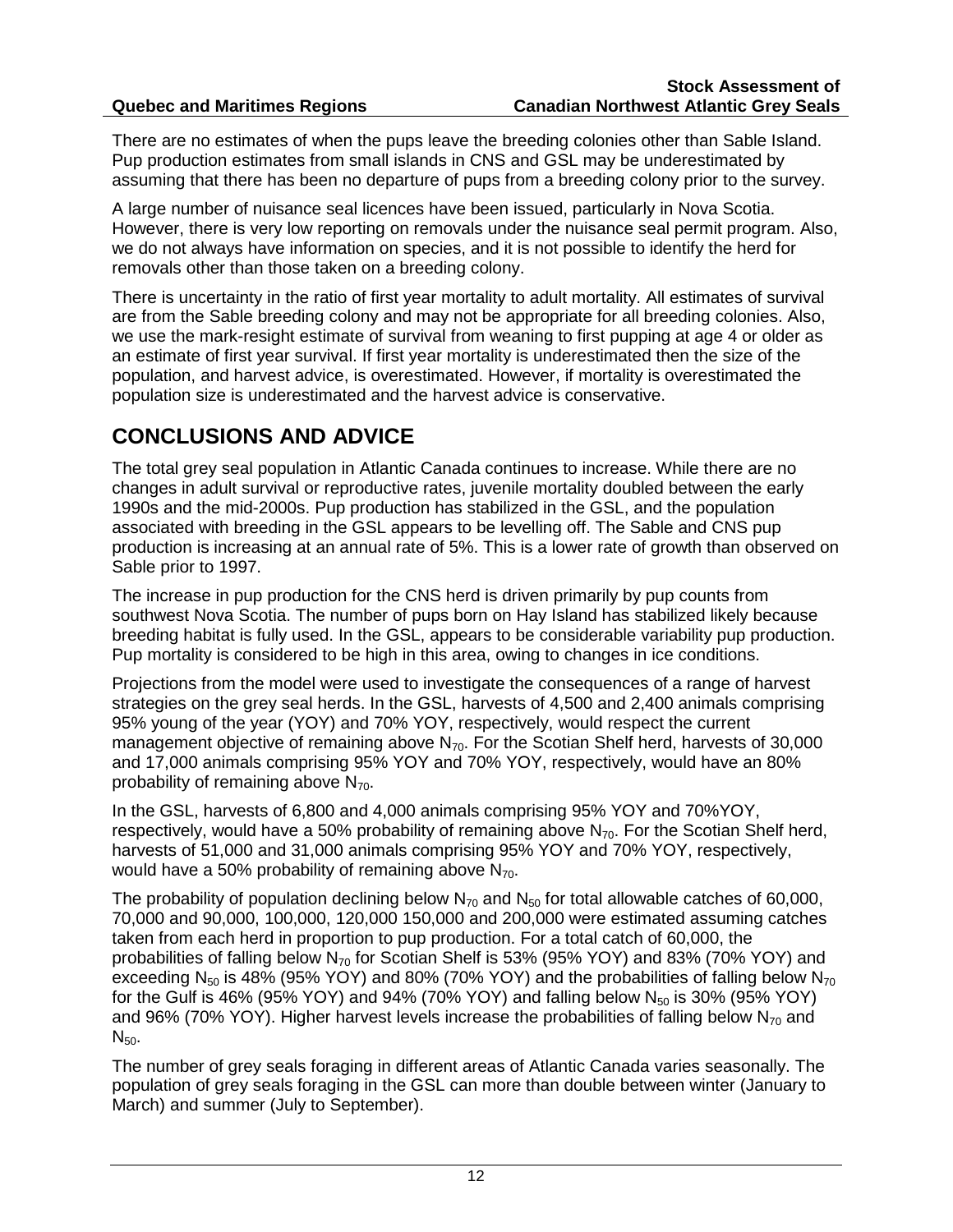# **OTHER CONSIDERATIONS**

Grey seals are considered by the commercial fishing industry as an important factor limiting the recovery of groundfish stocks in eastern Canada. Grey seals are also important hosts for the nematode parasite, *Pseudoterranova decipiens,* which are a cosmetic nuisance and increase costs associated with processing of fish. Grey seals also take baits from lobster traps and fish from gill nets and longlines and are known to break fishing gear. The value of this damage throughout Atlantic Canada has not been quantified in recent years.

Some of the annual harvest scenarios that were requested would eliminate pup production and result in empty cohorts.

## **SOURCES OF INFORMATION**

This Science Advisory Report is from the October 17-21, 2016 Results of 2016 Northwest Atlantic grey seal pup production survey and sustainable harvest advice. Additional publications from this meeting will be posted on the [Fisheries and Oceans Canada \(DFO\) Science Advisory](http://www.isdm-gdsi.gc.ca/csas-sccs/applications/events-evenements/index-eng.asp)  [Schedule](http://www.isdm-gdsi.gc.ca/csas-sccs/applications/events-evenements/index-eng.asp) as they become available.

- den Heyer, C.E., and Bowen, W.D. 2017. [Estimating changes in vital rates of Sable Island grey](http://www.dfo-mpo.gc.ca/csas-sccs/Publications/ResDocs-DocRech/2017/2017_054-eng.html)  seals [using mark-recapture analysis.](http://www.dfo-mpo.gc.ca/csas-sccs/Publications/ResDocs-DocRech/2017/2017_054-eng.html) DFO Can. Sci. Advis. Sec. Res. Doc. 2017/054. v + 27 p.
- den Heyer, C.E., Lang, S.L.C., Bowen, W.D., and Hammill, M.O. 2017. [Pup Production at](http://www.dfo-mpo.gc.ca/csas-sccs/Publications/ResDocs-DocRech/2017/2017_056-eng.html)  [Scotian Shelf Grey Seal \(](http://www.dfo-mpo.gc.ca/csas-sccs/Publications/ResDocs-DocRech/2017/2017_056-eng.html)*Halichoerus grypus)* Colonies in 2016. DFO Can. Sci. Advis. Sec. Res. Doc. 2017/056. v + 34 p.
- DFO. 2010. [Canadian Atlantic Seal Management Strategy.](http://www.dfo-mpo.gc.ca/csas-sccs/Publications/SAR-AS/2010/2010_089-eng.html) DFO Can. Sci. Advis. Sec. Sci. Advis. Rep. 2010/089.
- DFO. 2014. [Stock Assessment of Canadian Grey Seals \(](http://www.dfo-mpo.gc.ca/csas-sccs/Publications/SAR-AS/2014/2014_010-eng.html)*Halichoerus Grypus*). DFO Can. Sci. Advis. Sec. Sci. Advis. Rep. 2014/010.
- Hammill, M.O., den Heyer, C.E., Bowen, W.D., and Lang, S.L.C. 2017. Grey Seal Population Trends in Canadian Waters, 1960-2016 and harvest advice. DFO Can. Sci. Advis. Sec. Res. Doc.  $2017/052$ .  $v + 30$  p.
- Hammill, H.O., Gosselin, J.-F., and Stenson, G.B. 2017. Pup production of Northwest Atlantic grey seals in the Gulf of St. Lawrence. DFO Can. Sci. Advis. Sec. Res. Doc. 2017/043. iv + 14 p.